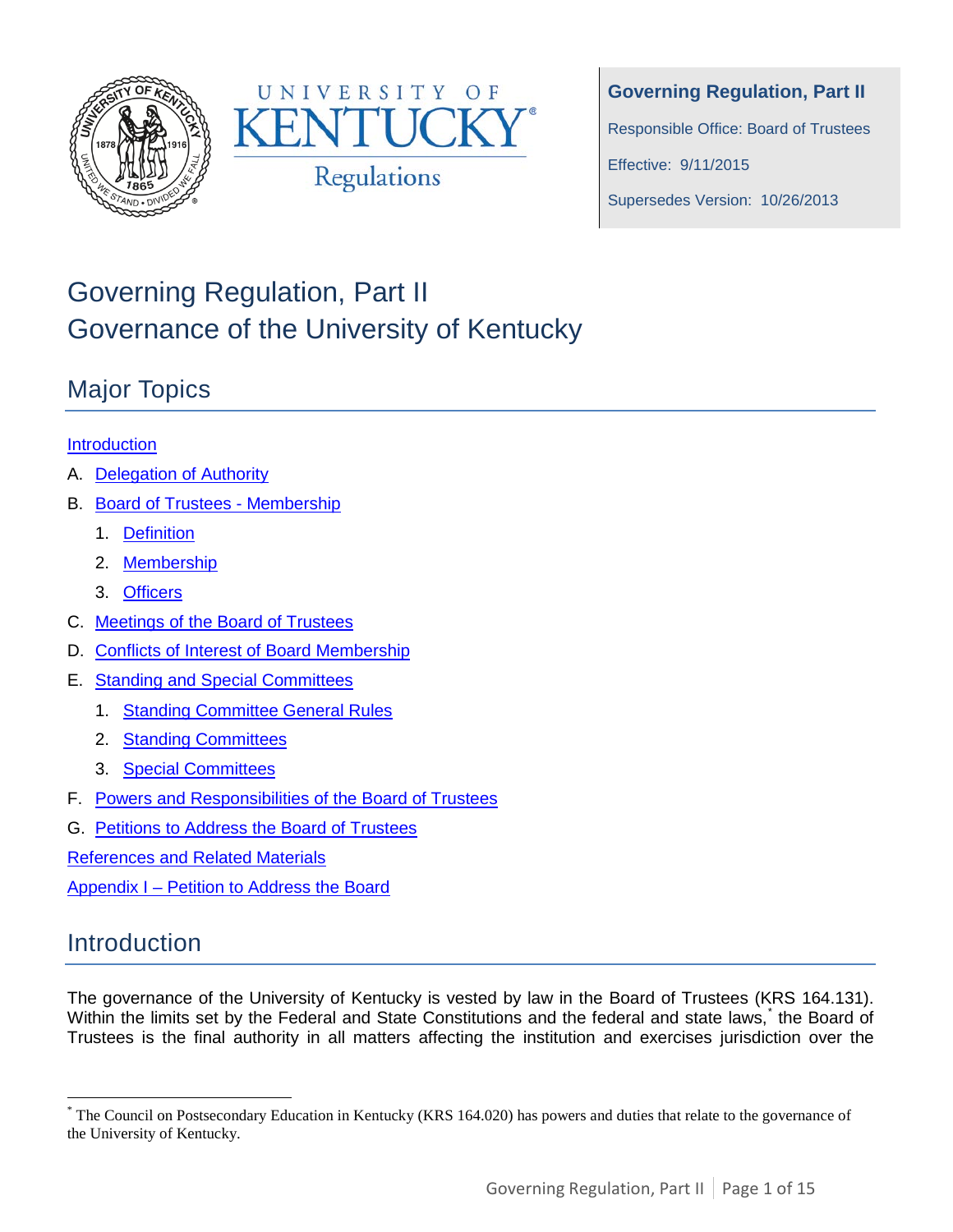(7) Provides needed information to the Board of Trustees.

#### c. Audit and Compliance Committee

This Committee:

- (1) Reviews recommendations and appoints the external auditors;
- (2) Receives and reviews the annual financial and other reports from the external auditors and reports on such to the Board of Trustees; and
- (3) Receives and reviews reports from the Chief Audit Executive on the University's system of internal controls and compliance with applicable laws, regulations, and University policy, and reports on such to the Board of Trustees.

#### d. Finance Committee

This Committee:

- (1) Ensures the financial stability and long-term economic health of the University by monitoring the financial operations of the University and its affiliated corporations and making appropriate recommendations to the Board of Trustees to ensure achievement of the University's mission;
- (2) Consistent with KRS 164A.550 through 164A.630, maintains oversight responsibility for the financial management of the University in the areas of accounting, auditing, payroll, purchasing, capital construction, real property, and affiliated corporations;
- (3) Oversees the budgets of the University by reviewing and recommending to the Board of Trustees on the annual operating budgets;
- (4) Ensures that accurate and complete financial records are maintained by reviewing and recommending to the Board of Trustees on:
	- (a) annual financial reports,
	- (b) interim financial reports,
	- (c) long-term debt obligations,
	- (d) gifts and pledges to the University of \$1,000,000400,000 or more, if payable over five (5) years or less,
	- (e) capital projects of  $$1,000,000600,000$  or more,
	- (f) leases over \$200,000 per year,
	- (g) disposition of property,
	- (h) sale of assets, and
	- (i) financial transactions not provided for in the annual operating budget.

#### e. Human Resources and University Relations Committee

This committee:

- (1) Reviews recommendations to the Board of Trustees regarding policies pertaining to employee benefits, rights, and privileges requiring Board of Trustees approval;
- (2) Reviews recommendations relating to the economic, social, and public policy environments within which the University operates that directly affect the University; and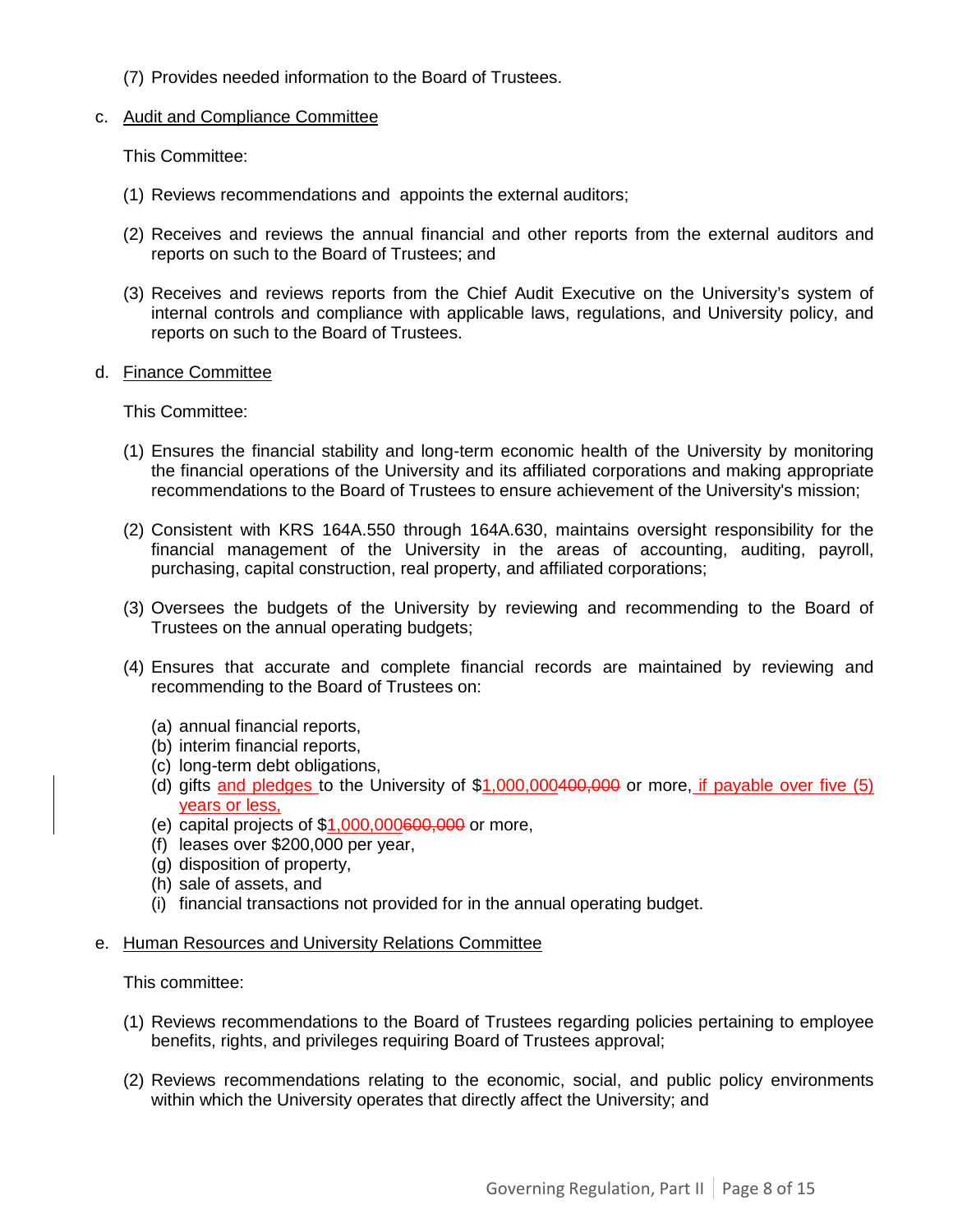- (3) Reviews policies or policy proposals regarding marketing and development as well as public, governmental, and alumni relations.
- f. Investment Committee
	- (1) Under delegation from the Board of Trustees, and consistent with KRS 164A.550 through 164A.630, the Investment Committee is responsible for review and oversight of the endowment investment programs of the University and its affiliated corporations. These responsibilities include:
		- (a) formulating and reviewing investment policies;
		- (b) appointing, monitoring and evaluating investment managers and consultants; and
		- (c) reviewing and approving plans for the general management of the endowment funds of the University.
	- (2) In addition to the Trustee members, the Investment Committee may, from time to time, have the Chair of the Board of Trustees appoint, upon recommendation of the University President, non-voting Community Advisory Members to assist it in its functions by providing specialized advice and support. Said Community Advisory Members shall be selected on the basis of their expertise in such areas as investment management and finance. The appointments of Community Advisory members to the Investment Committee shall be for three years and may be reappointed for an unlimited number of three year terms. The maximum number of Community Advisory members authorized at any one time shall be three (3).
	- (3) The Investment Committee Chair reports to the Board of Trustees after each meeting of the committee on the performance results of endowment investments. Policies of the committee are implemented by the Office of the Treasurer in carrying out the day-to-day operations of the University's endowment funds.
- g. Nominating Committee

This committee:

- (1) Nominates officers of the Board of Trustees and members of the Executive Committee; and
- (2) Reviews and recommends the appointment of trustees to the boards and committees of the University and its affiliated entities.

#### h. University Athletics Committee

- (1) The NCAA requires a member institution's chief executive officer to have ultimate responsibility and final authority for the conduct of the intercollegiate athletics program. In addition, the Southern Association of Colleges and Schools (SACS) requires an institution's chief executive officer to have ultimate responsibility for, and exercise appropriate administrative and fiscal control over, the intercollegiate athletics program. To assist the President in carrying out this responsibility, the Athletics Committee is responsible for:
	- (a) Providing counsel to the President concerning matters or activities of the Athletics Department;